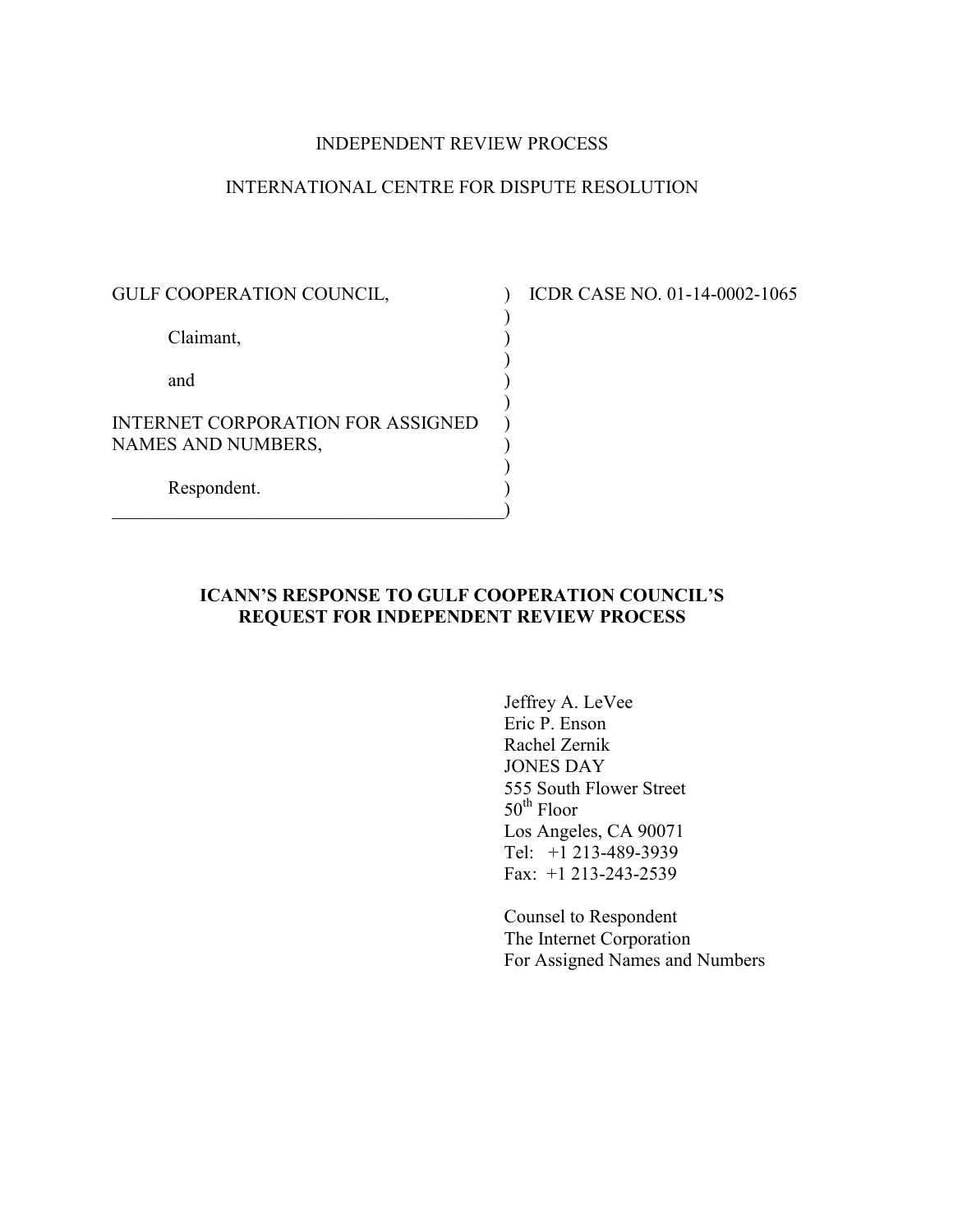# **TABLE OF CONTENTS**

# **Page**

| $\mathbf{I}$ | THE GAC DID NOT ISSUE ADVICE EXPRESSING CONCERNS                                                          |  |
|--------------|-----------------------------------------------------------------------------------------------------------|--|
| $\Pi$ .      | THE BOARD INDEPENDENTLY AND TRANSPARENTLY<br>REVIEWED THE DURBAN COMMUNIQUÉ AND THE                       |  |
| III.         | CLAIMANT HAS NOT BEEN NEGATIVELY AND "MATERIALLY<br>AFFECTED" BY THE Board's DECISION TO PROCEED WITH THE |  |
| IV.          |                                                                                                           |  |
| V.           | ICANN IS ENTITLED TO ITS COSTS IF IT PREVAILS IN THIS IRP  15                                             |  |
|              |                                                                                                           |  |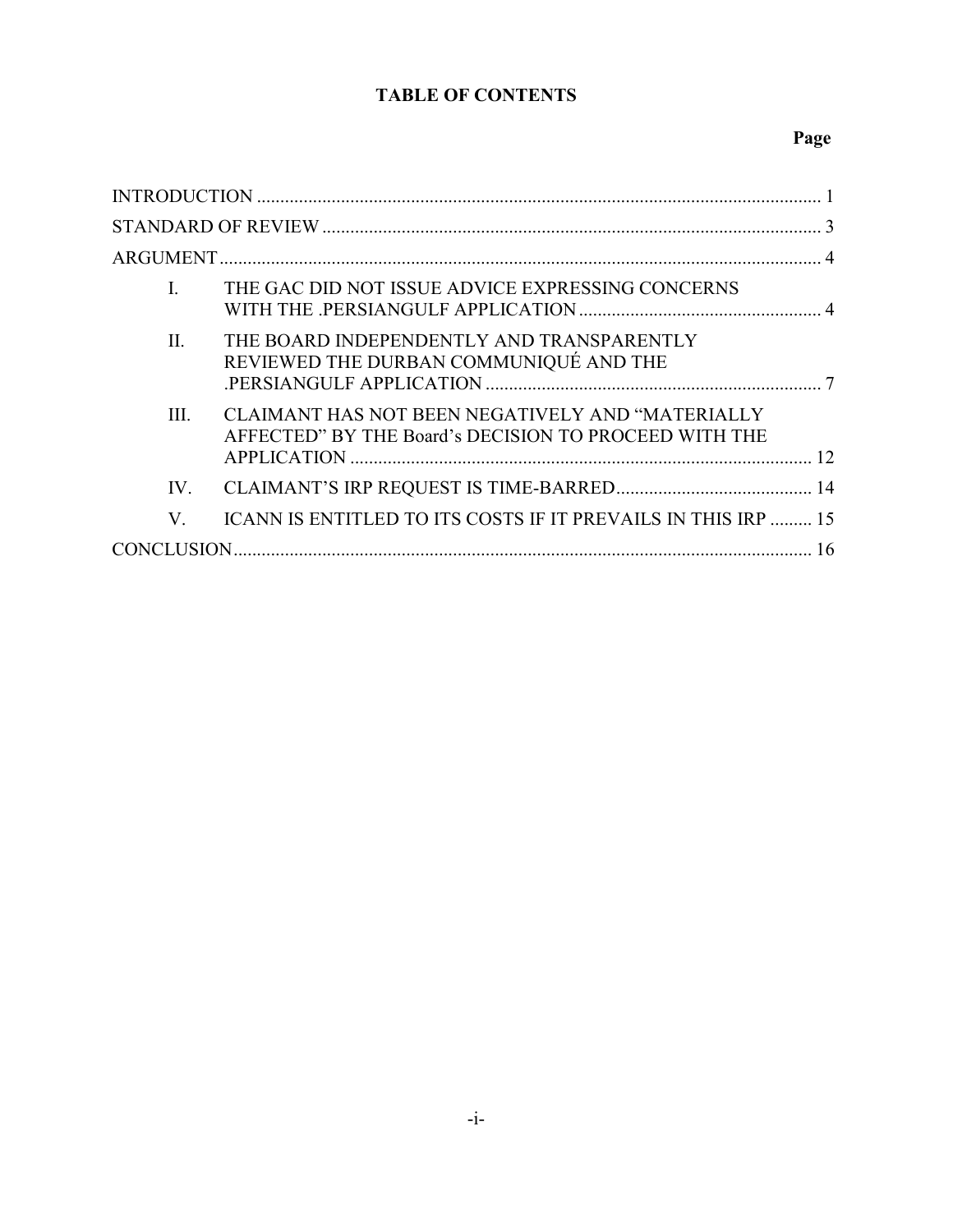The Internet Corporation for Assigned Names and Numbers ("ICANN") hereby submits its Response to the Supplementary Request for Independent Review Process ("Supplemental Submission") filed by claimant Gulf Cooperation Council ("GCC" or "Claimant") on 12 February 2016.

## **INTRODUCTION**

1. Claimant's Supplementary IRP Request, like its IRP Request, fails to assert a cognizable claim or demonstrate that ICANN's Board acted in any way inconsistent with ICANN's Articles of Incorporation ("Articles") or Bylaws. Claimant objects to the .PERSIANGULF application ("Application") because its member states, the Arab nations that border the Gulf, believe that the Gulf should be referred to as the "Arabian Gulf." Claimant has had ample opportunity to express its concerns – it caused an "Early Warning" to be issued regarding the Application, raised the issue with ICANN's Independent Objector, filed a formal Community Objection against the .PERSIANGULF application, and raised the issue with ICANN's Governmental Advisory Committee ("GAC"). At each stage, Claimant's concerns were considered through ICANN's established procedures and processes. Ultimately, however, none of Claimant's objections were successful.

2. Now, Claimant asks this Panel to disregard the independent judgment of ICANN's Board allowing the Application to proceed. But as multiple IRP declarations have made clear, IRP panels are not to substitute their judgment for the independent judgment of ICANN's Board.<sup>[1](#page-2-0)</sup> To the contrary, "[t]he only substantive check on the conduct of the ICANN

<span id="page-2-0"></span> <sup>1</sup> Final Declaration, *Booking.com v. ICANN*, ICDR Case No. 50-20-1400-0247 ("*Booking.com* Final Declaration) ¶ 108 (Cl. Ex. S-4) ; Final Declaration, *Merck KGaA v. ICANN*, ICDR Case No. 01-14-0000-9604 ("*Merck* Final Declaration")  $\P$  18, 21-22 ([T]he Panel may not substitute its own view of the merits of the underlying dispute.") (Resp. Ex. R-24); *Vistaprint Ltd. v. ICANN*, ICDR Case No. 01-14-0000-6505 ("*Vistaprint* Final Declaration") ¶ 124 ("[T]he Panel is neither asked to, nor allowed to, substitute its judgment for that of the Board.") (Cl. Ex. S-2).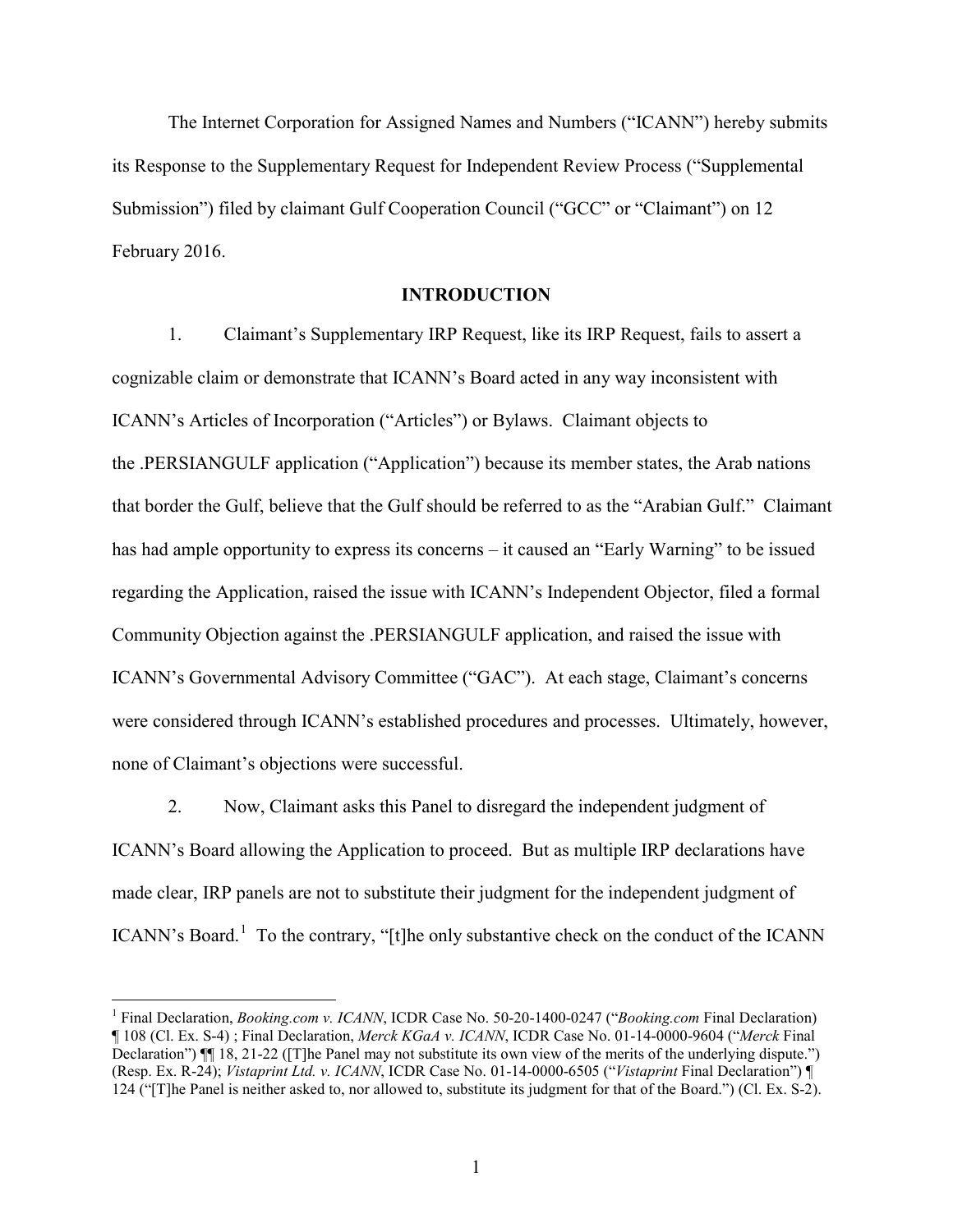Board is that such conduct may not be inconsistent with the Articles of Incorporation [("Articles")] or Bylaws."<sup>[2](#page-3-0)</sup> Here, nothing in Claimant's Supplemental Submission demonstrates that ICANN's Board acted inconsistently with ICANN's Articles or Bylaws.

3. In between its repeated and chiding claims that ICANN is seeking to "evade accountability" and "hiding behind" the GAC, Claimant's Supplemental Submission asserts two, new arguments, yet both are unsupported. First, Claimant claims that the GAC issued nonconsensus advice against the .PERSIANGULF application proceeding, thereby requiring the ICANN Board to meet with the GAC and state the Board's rationale for reaching the decision it made. In fact, however, the GAC advised the ICANN Board in the GAC's official communication to the Board that the GAC "does not object" to the .PERSIANGULF Application proceeding. The minutes of that GAC meeting, on which Claimant so heavily relies, but which were not published a month after the Board made its decision,<sup>[3](#page-3-1)</sup> also state that the GAC did not object to the Application proceeding. Second, Claimant argues that the Board did not reach an independent decision permitting the .PERSIANGULF Application to proceed. This argument is completely belied by the ICANN Board meetings, the minutes of those meetings, and the materials evaluated by the Board at those meetings, which demonstrate that the ICANN Board exercised its independent judgment in allowing the Application to proceed. Moreover, the ICANN Board was under no obligation to reject the Application simply because Claimant – which had multiple opportunities to voice its concerns – continued to have objections to the Application.

4. Claimant's IRP suffers from two additional – and fundamental – failings. First,

<span id="page-3-1"></span><span id="page-3-0"></span><sup>&</sup>lt;sup>2</sup> *Booking.com v. ICANN* Final Declaration ¶ 108 (Cl. Ex. S-4).<br><sup>3</sup> *See* https://gacweb.icann.org/display/gacweb/GAC+Announcement+Archive (minutes of Durban meeting posted on 8 November 2013).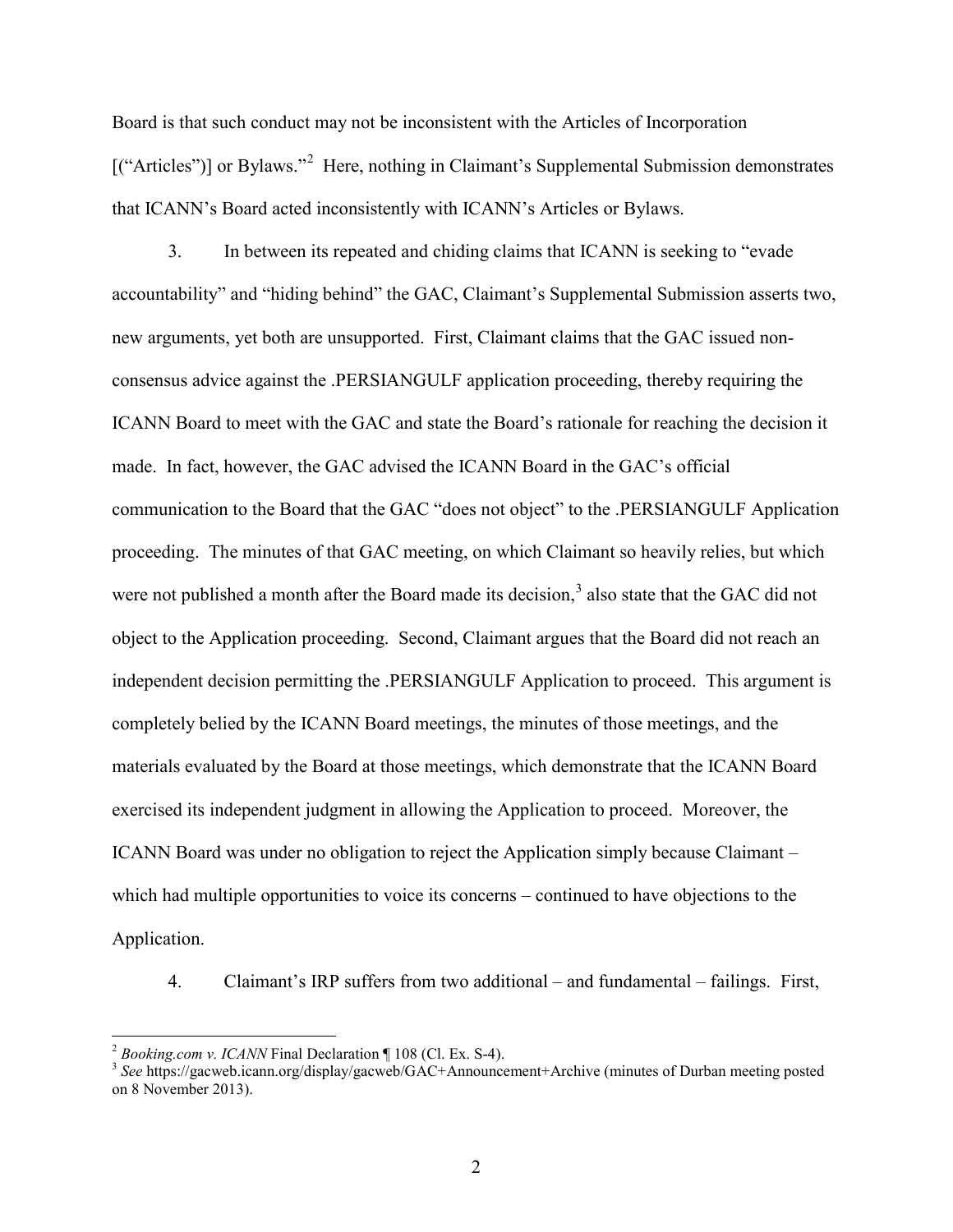because Claimant waited over a year to assert its claims relating to the Board's decision to allow the .PERSIANGULF Application to proceed, its claims are time-barred pursuant to ICANN's Bylaws, which include a clear, thirty-day deadline for the filing of IRP requests. Second, Claimant cannot demonstrate, as it must, that it has been "materially harmed" by the Board's decision to proceed with the .PERSIANGULF Application. ICANN respects Claimant's concerns regarding the Application, but the fact that Claimant's member states would prefer that there be no .PERSIANGULF gTLD does not mean that they will be materially harmed by the operation of that gTLD. For these reasons, and as discussed further below, Claimant's IRP Request should be denied.

### **STANDARD OF REVIEW**

5. It is indisputable that ICANN's Bylaws explicitly define the criteria that IRP panels must apply when evaluating the actions of ICANN's Board. Specifically, IRP panels must focus on:

- a. Did the Board act without conflict of interest in taking its decision?
- b. Did the Board exercise due diligence and care in having a reasonable amount of facts in front of them? and
- c. Did the Board members exercise independent judgment in taking the decision, believed to be in the best interests of the company?<sup>[4](#page-4-0)</sup>

This standard means, according to the *Vistaprint* IRP Panel, that an IRP panel is "neither asked to, nor allowed to, substitute its judgment for that of the Board."[5](#page-4-1) Likewise, the *Merck* IRP Panel declared that "it is clear that the Panel may not substitute its own view of the merits of the underlying dispute."[6](#page-4-2) And according to the panel in the *Booking.com* IRP:

 $\frac{1}{4}$ 

<span id="page-4-0"></span>Bylaws, Art. IV, § 3.4 (Cl. Ex. R-1). <sup>5</sup> *Vistaprint v. ICANN* Final Declaration ¶ 124 (Cl. Ex. S-2). <sup>6</sup> *Merck v. ICANN* Final Declaration at ¶ 21 (Resp. Ex. R-24).

<span id="page-4-2"></span><span id="page-4-1"></span>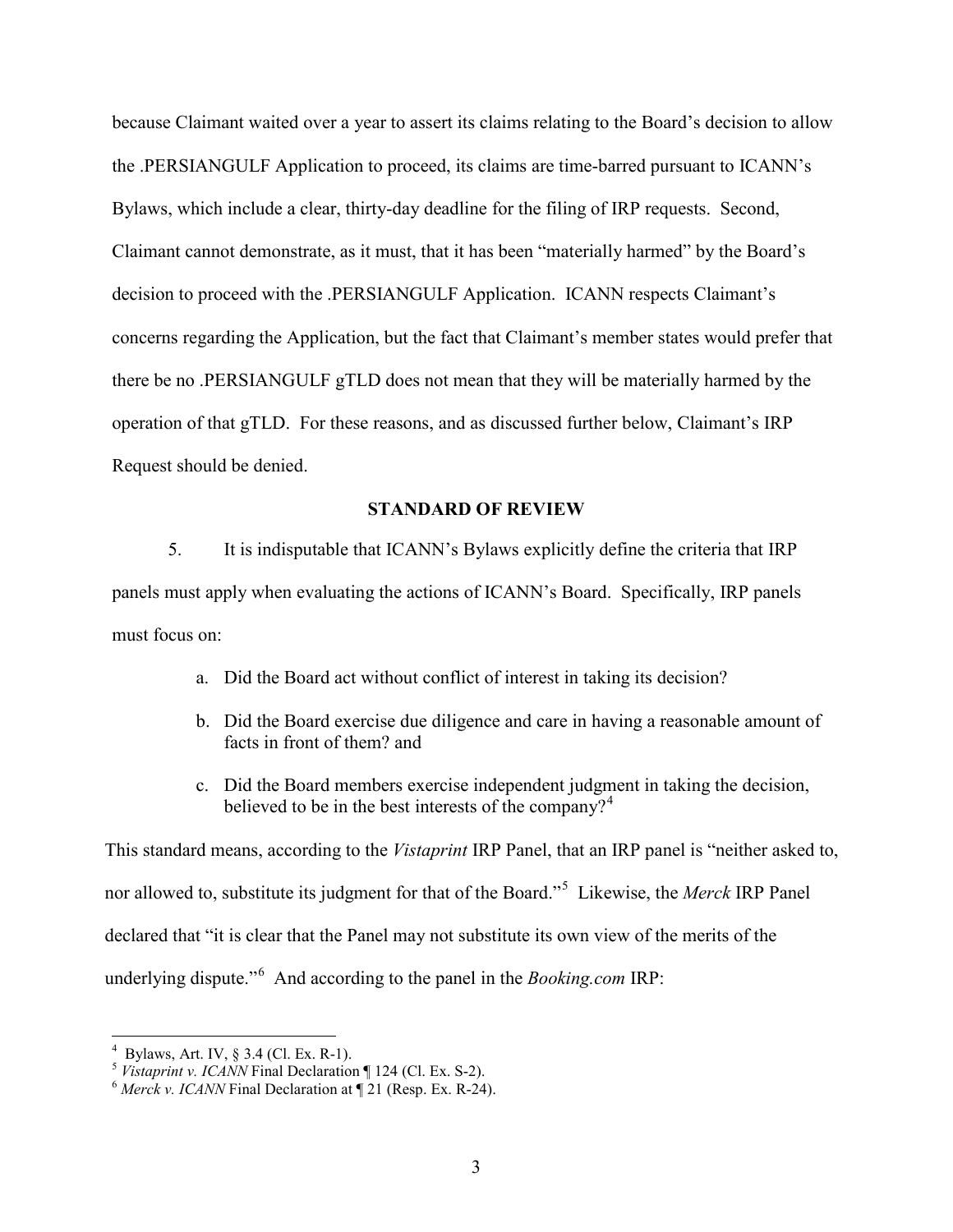[T]here can be no question but that the provisions of the ICANN Bylaws establishing the Independent Review Process and defining the role of an IRP panel specify that the ICANN Board enjoys a large degree of discretion in its decisions and actions. So long as the Board acts without conflict of interest and with due care, it is entitled—indeed required—to exercise its independent judgment in acting in what it believes to be the best interest of ICANN. The only substantive check on the conduct of the ICANN Board is that such conduct may not be inconsistent with the Articles of Incorporation or Bylaws—or, the parties agree, with the Guidebook.<sup>[7](#page-5-0)</sup>

## **ARGUMENT**

## **I. THE GAC DID NOT ISSUE ADVICE EXPRESSING CONCERNS WITH THE .PERSIANGULF APPLICATION.**

6. As ICANN has explained in its prior briefs, the Guidebook provides for three specific types of GAC advice regarding objections to, or concerns with, new gTLD applications. $8$ First, the GAC may provide ICANN's Board with consensus advice that a particular application should not proceed. This creates a strong presumption for the Board that the application should not be approved.<sup>[9](#page-5-2)</sup> Second, the GAC may offer non-consensus advice that it has concerns about a particular application. With such non-consensus advice, the ICANN Board is expected to enter into a dialogue with the GAC to understand the scope of its concerns and then provide a rationale for the Board's ultimate decision.<sup>10</sup> Third, the GAC may advise ICANN that an application should not proceed unless remediated. This raises a strong presumption for the Board that an application should not proceed unless remediated.<sup>11</sup>

7. In its Supplemental Submission, Claimant argues that the GAC provided the ICANN Board with non-consensus advice expressing concerns about the .PERSIANGULF Application, thus requiring the Board to enter a dialogue with the GAC to understand the scope

<span id="page-5-0"></span>*<sup>&</sup>lt;sup>7</sup> Booking.com v. ICANN* Final Declaration ¶ 108.<br><sup>8</sup> *See, e.g.*, IRP Response ¶¶ 8-13.<br><sup>9</sup> Guidebook § 3.1(I) (Cl. Ex. R-2). <sup>10</sup> *Id.* § 3.1(II). <sup>11</sup> *Id.* § 3.1 (III).

<span id="page-5-1"></span>

<span id="page-5-2"></span>

<span id="page-5-4"></span><span id="page-5-3"></span>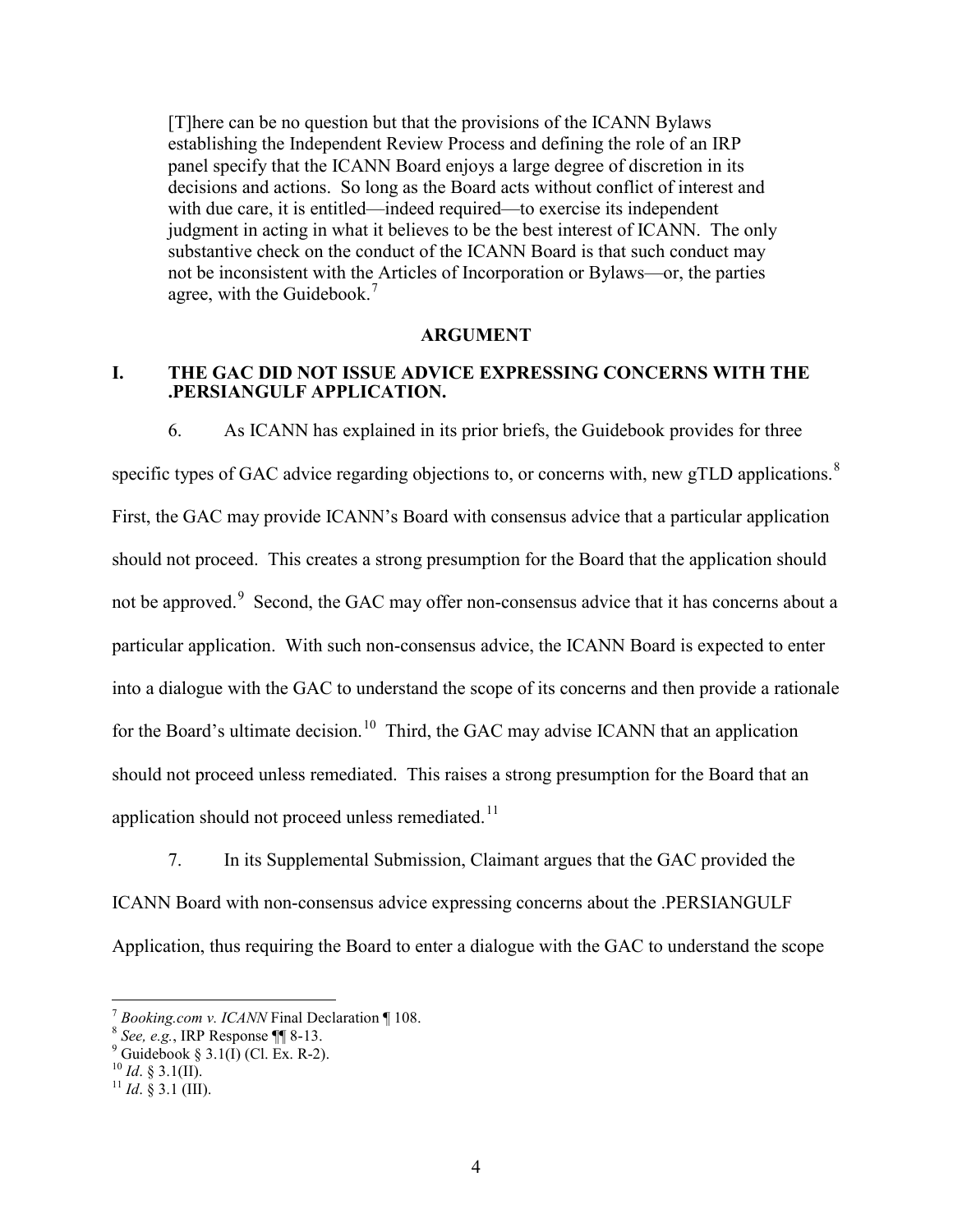of those concerns.<sup>12</sup> This is not accurate.

8. The GAC's final consideration of the .PERSIANGULF Application occurred during the GAC's 17 July 2013 meeting in Durban, South Africa ("Durban Meeting"). Afterwards, the GAC issued its official statement arising out of its Durban meeting – the Durban Communiqué – stating that the GAC had finalized its review of the .PERSIANGULF Application and that the GAC "*does not object*" to the Application proceeding.<sup>13</sup>

9. In the Durban Communiqué, there is no mention of concerns or objections to the Application, none whatsoever. And this is what makes the GAC's advice on .PERSIANGULF very different from the GAC's advice on .ISLAM and .HALAL, with which Claimant has tried to equate the advice on .PERSIANGULF. When the GAC communicated advice to the ICANN Board regarding .ISLAM and .HALAL in the Beijing Communiqué, the GAC referred to Module 3.1 part II of the Guidebook, which is the portion that relates to non-consensus advice regarding concerns about an application, and provided the Board with the following advice: "The GAC recognizes that Religious terms are sensitive issues. Some GAC members have raised sensitivities on the applications that relate to Islamic terms, specifically .islam and .halal. The GAC members concerned have noted that the applications for .islam and .halal lack community involvement and support. It is the view of these GAC members that these applications should not proceed."[14](#page-6-2) There was no similar GAC advice or statement about .PERSIANGULF in the Durban Communiqué.

10. Faced with this reality, Claimant argues that the minutes from the GAC's Durban Meeting express non-consensus advice regarding concerns about the Application because the

<span id="page-6-1"></span><span id="page-6-0"></span><sup>&</sup>lt;sup>12</sup> Supplementary Submission ¶¶ 18-20.<br><sup>13</sup> Durban Communiqué at 4 (Cl. Ex. Annex-24).<br><sup>14</sup> Beijing Communiqué at IV.1.a.i.ii (Cl. Ex. Annex-23).

<span id="page-6-2"></span>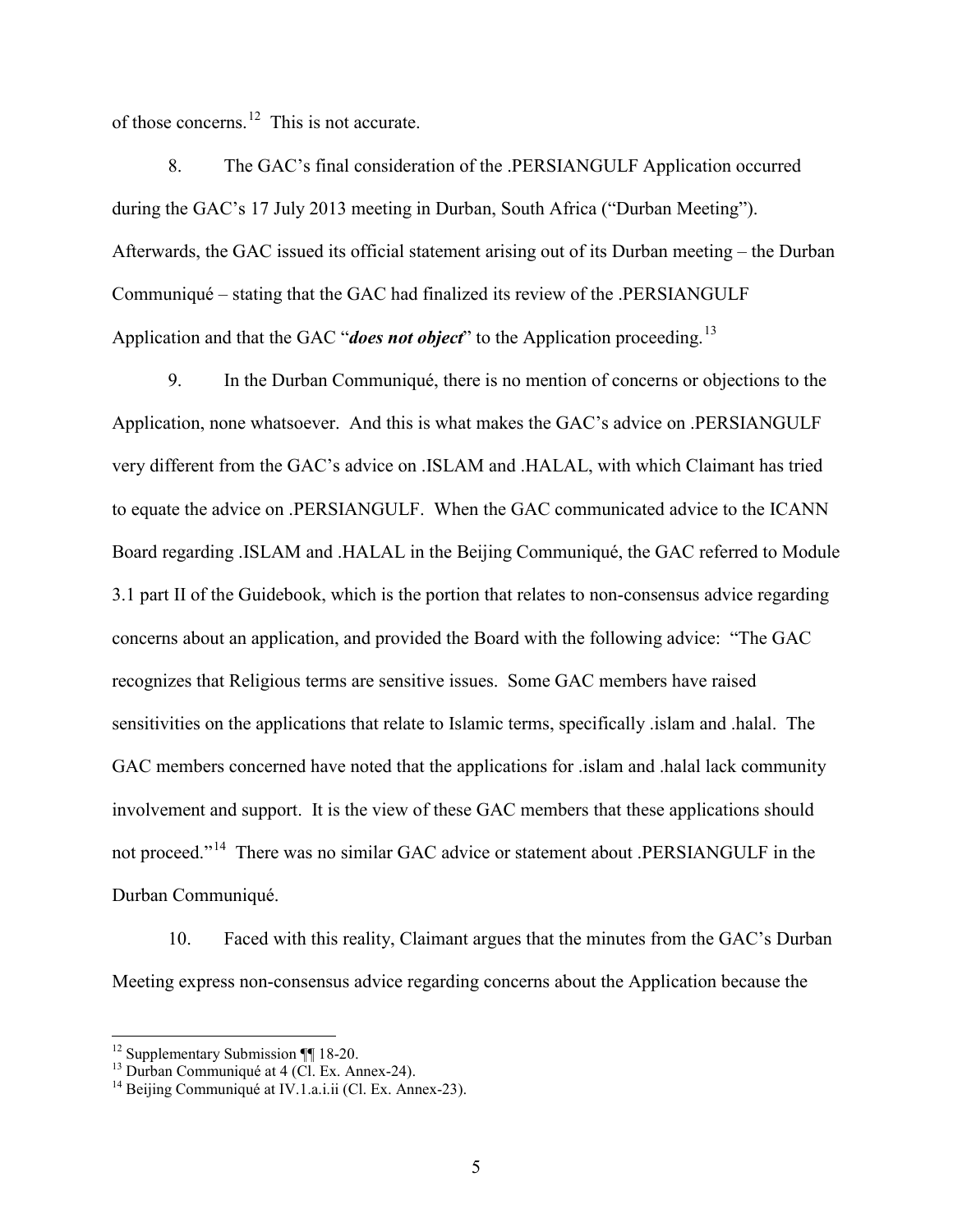minutes note the opinion of a handful of GAC members that the .PERSIANGULF Application should not proceed.<sup>15</sup> This argument also fails. First, the minutes of a GAC meeting are not an official statement of the GAC to the ICANN Board. The GAC's official statements of advice to the Board are communicated through communiqués, not minutes of its meetings, which are merely high-level summaries of what was discussed and perhaps what was decided.<sup>16</sup> Second, the minutes from the GAC's Durban meeting were not approved or posted by the GAC until 7 November 2013, well after the Board's consideration of the Dublin Communiqué, on 10 September 2013. Third, and most importantly, the Durban Meeting minutes are completely consistent with the advice contained in the Durban Communiqué. The Durban Meeting minutes clearly state that "[t]he GAC finalized its consideration of .persiangulf after hearing opposing views, the GAC determined that it was clear that there would not be consensus on an objection regarding this string *and therefore the GAC does not provide advice against this string proceeding*."[17](#page-7-2)

11. In sum, although the Durban Communiqué is the GAC's official communication of advice, the minutes from the GAC's Durban Meeting are consistent with that advice – the GAC did not object to the .PERSIANGULF Application proceeding. Neither document communicates non-consensus advice regarding concerns with the Application or non-consensus advice against the Application proceeding. Thus, nothing in the Guidebook required ICANN's Board to stall the processing of the Application in order to consult the GAC or anyone else, as Claimant claims.

<span id="page-7-2"></span><span id="page-7-1"></span>

<span id="page-7-0"></span><sup>&</sup>lt;sup>15</sup> Supplementary Request ¶ 18.<br><sup>16</sup> GAC Operating Principle 51 (Resp. Ex. R-25).<br><sup>17</sup> GAC Meeting Minutes, 13-18 July 2013 at 2 (emphasis added) (Cl. Annex-34).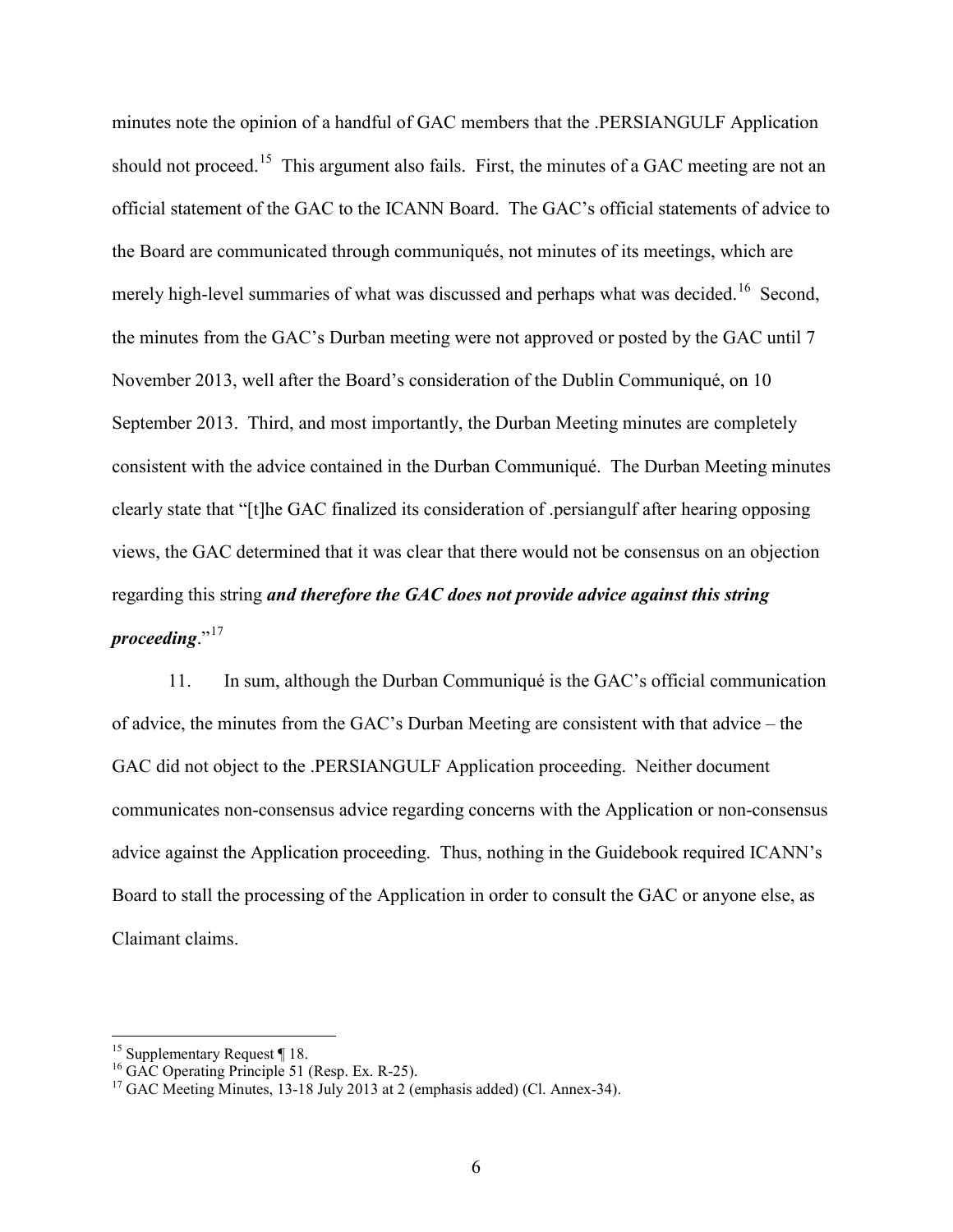#### **II. THE BOARD INDEPENDENTLY AND TRANSPARENTLY REVIEWED THE DURBAN COMMUNIQUÉ AND THE .PERSIANGULF APPLICATION.**

12. In the alternative, Claimant argues that the ICANN Board failed to independently and transparently exercise its own judgment with respect to the .PERSIANGULF Application.<sup>18</sup> This claim, however, is contradicted by the significant evidence demonstrating that the Board did independently consider the Durban Communiqué as well as the Application, and then transparently communicated the Board's decision on the Application.

13. First, on 1 August 2013, ICANN publicly posted the Durban Communiqué and opened a 21-day period for impacted applicants to provide comments to the Board.<sup>[19](#page-8-1)</sup>

14. Thereafter, on 13 August 2013, the Board held a meeting to discuss and consider, among other things, "a plan for responding to the GAC's advice on the New gTLD Program, transmitted to the Board through its Durban Communiqué."[20](#page-8-2) During this meeting, the Board discussed the Durban Communiqué and whether to respond to the GAC advice through the use of a scorecard, as the Board had done previously, but the Board agreed to defer any action or decision with respect to the Durban Communiqué until the applicant-comment window closed.<sup>[21](#page-8-3)</sup>

15. Next, the Board evaluated the Durban Communiqué again during its 10 September 2013 meeting. During this meeting, the Board reviewed the Durban Communiqué and a draft scorecard responding to the advice contained in the communiqué. Moreover, the Board was presented with materials relating to the Durban Communiqué, the draft scorecard and the applicant responses to the Durban Communiqué. The minutes from the NGPC's meeting clearly indicate that the Board had "discussion of each of the items on the proposed scorecard to

<span id="page-8-1"></span><span id="page-8-0"></span><sup>&</sup>lt;sup>18</sup> Supplementary Request  $\P$  21-32.<br><sup>19</sup> See https://newgtlds.icann.org/en/announcements-and-media/announcement-01aug13-en<br><sup>20</sup> NGPC Resolution No. 2013.09.10.NG03 (Resp. Ex. R-17).<br><sup>21</sup> Minutes of 13 August 2013 NGPC M

<span id="page-8-2"></span>

<span id="page-8-3"></span>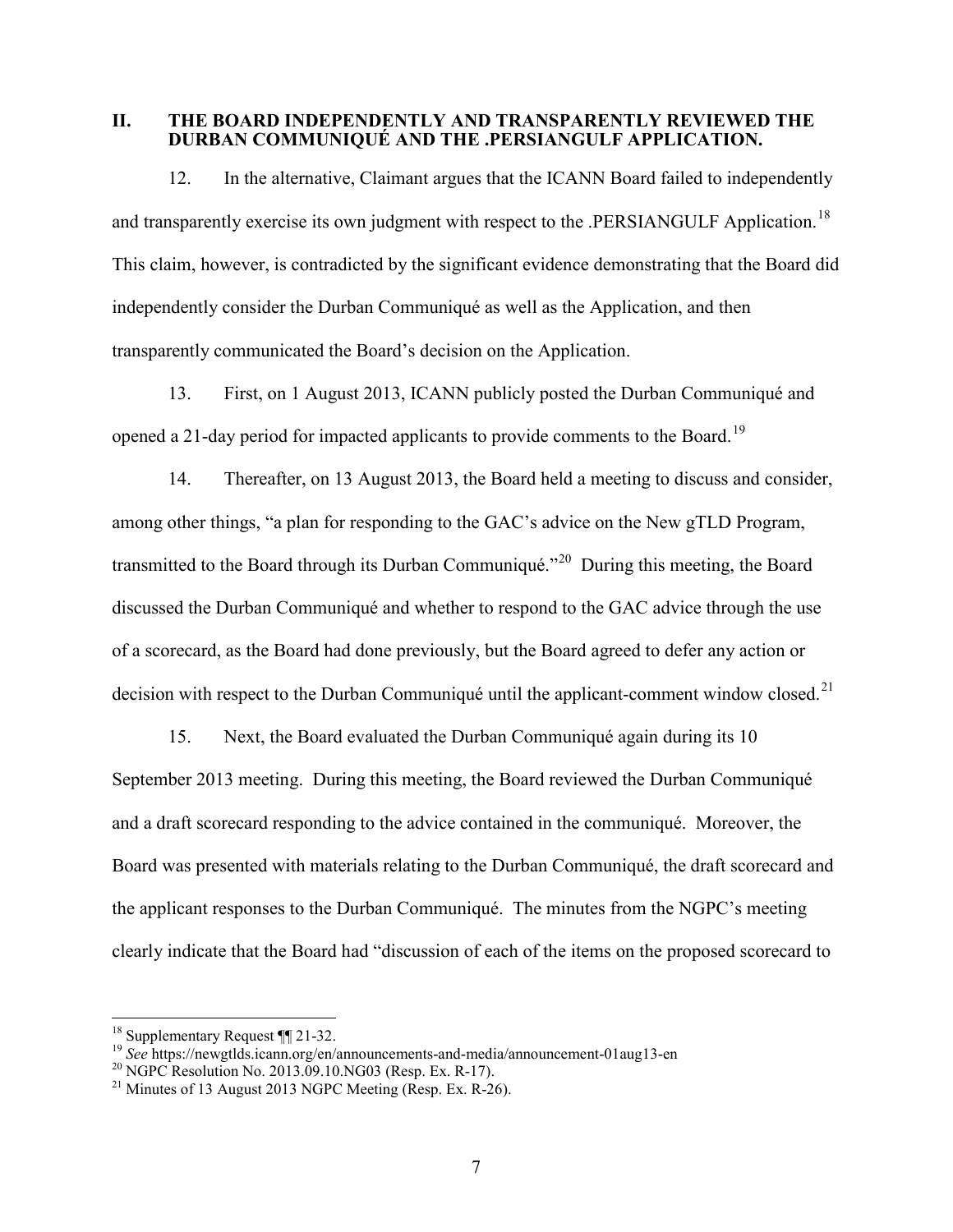address the GAC's advice in the Durban Communiqué."<sup>[22](#page-9-0)</sup>

16. Based on this analysis and discussion, all of the Board members present for the 10 September 2013 meeting unanimously voted in favor of a resolution ("10 September Resolution") adopting the Durban Communiqué Scorecard ("Scorecard"). The eight-page Scorecard explained in detail the GAC's advice in the Durban Communiqué and how the Board was responding to that advice.<sup>23</sup> With respect to the .PERSIANGULF Application, the Scorecard correctly noted that the GAC had informed the Board that the GAC had "finalized its consideration of the  $\Box$  string, and does not object to it proceeding."<sup>24</sup> The Scorecard also indicated that the Board decided to direct ICANN staff to "continue to process the application in accordance with the established procedures in the [Guidebook]," but noted that community objections had been filed against the Application.<sup>[25](#page-9-3)</sup> In addition, the 10 September Resolution adopting the Scorecard set forth the adopted resolution's text and explained the rationale for the Board's decision, including why the Board was addressing the issue and what materials were consulted, and provided links to a number of other related documents.<sup>26</sup>

17. Moreover, as ICANN does with all Board actions like this, the Board's briefing materials, the Durban Communiqué, the applicant responses to the Durban Communiqué, the Board's 10 September Resolution, the Scorecard and the rationale for the Board's resolution were all publicly posted. $27$ 

<span id="page-9-2"></span>

<span id="page-9-4"></span><span id="page-9-3"></span>

<span id="page-9-1"></span><span id="page-9-0"></span><sup>&</sup>lt;sup>22</sup> Minutes of 10 September 2013 NGPC Meeting (Resp. Ex. R-20).<br>
<sup>23</sup> Annex 1 to NGPC Resolution No. 2013.06.04.NG01 (Resp. Ex. R-15).<br>
<sup>24</sup> *Id.* at 4.<br>
<sup>25</sup> *Id.*<br>
<sup>26</sup> Rationale for NGPC Resolution. 2013.09.10.NG03 (R any correspondence to the Board objecting to the .PERSIANGULF Application. Accordingly, there was nothing for the Board to review or consider in this respect. In any event, Claimant was given the opportunity to raise its concerns before the GAC, whose function it is to allow governments a voice in ICANN matters. The lack of GAC

<span id="page-9-5"></span>advice on the Application, convince that Claimant failed to the Gaccal to the Gaccal to issue such an advice to issue such advice. 27 *See https://www.icann.org/resources/pages/2013-51-2012-02-25-en.*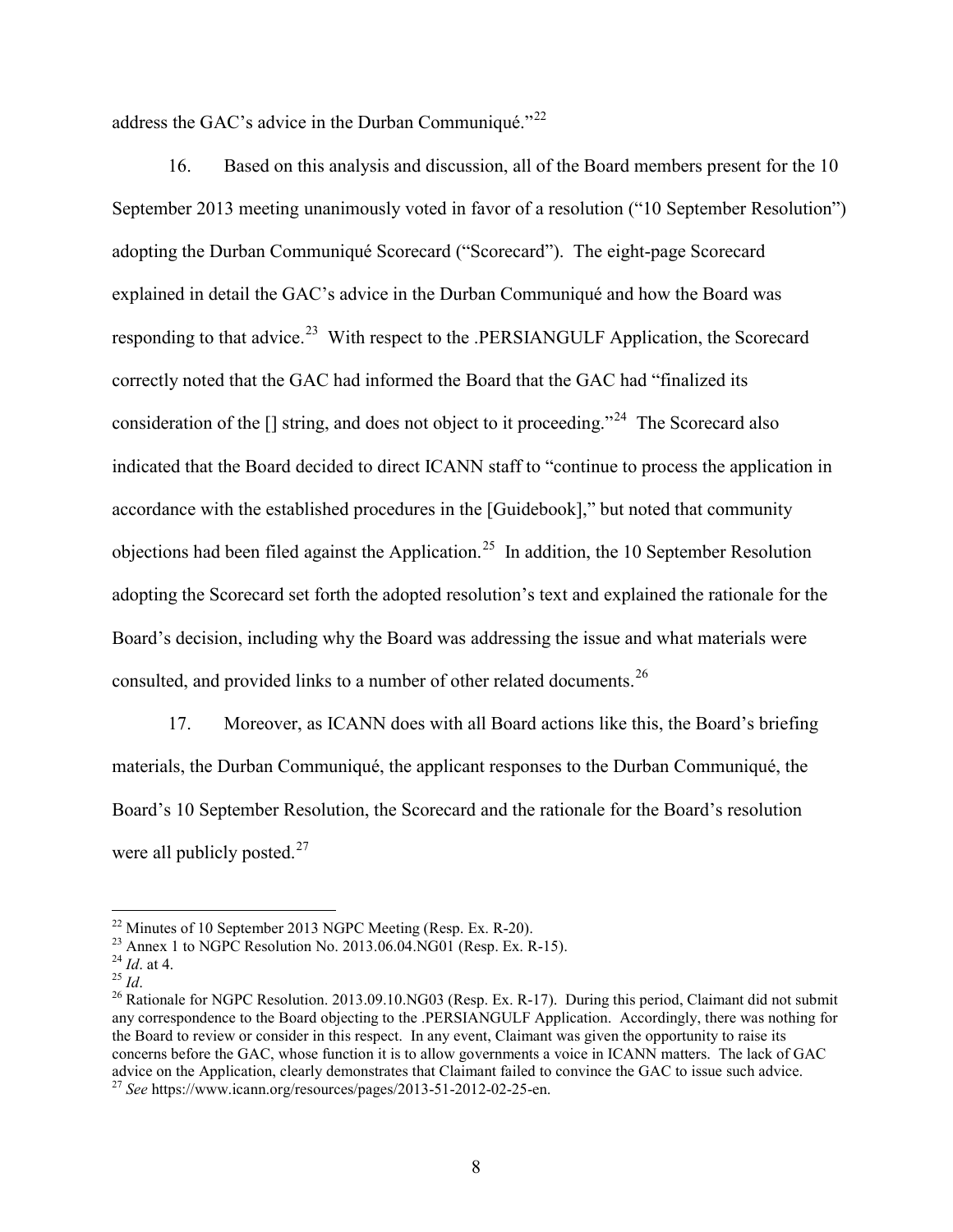18. All of this demonstrates that the Board independently evaluated, and exercised its own judgment regarding, the Durban Communiqué and the .PERSIANGULF Application, and that the Board did so in a open and transparent fashion, as required by ICANN's Articles and Bylaws. The fact that Claimant is disappointed with the Board's decision to proceed with the .PERSIANGULF Application does not support a claim in an IRP. As the *Booking.com* IRP Panel made clear: "So long as the Board acts without conflict of interest and with due care, it is entitled – indeed required – to exercise its independent judgment in acting in what it believes to be the best interests of ICANN."<sup>[28](#page-10-0)</sup> This is precisely what occurred with respect to the Board's consideration of the .PERSIANGULF Application.

19. Claimant makes repeated claims in its Supplemental Submission that the Board "chose to ignore the scores of [Claimant's] objections" when it reached its 10 September 2013 resolution. [29](#page-10-1) This is not the case, for two reasons. First, between the time that the GAC issued its Durban Communiqué and the time the Board adopted the 10 September Resolution, Claimant did not submit any correspondence to, or otherwise contact, the Board regarding the .PERSIANGULF Application. Second, the Board did allow Claimant to voice its concerns with the Application by: (i) agreeing not to move beyond Initial Evaluation of the Application while the GAC debated the issue; and (ii) by allowing Claimant's Community Objection to resolve before allowing the Application to move towards completion. Thus, Claimant's objections were heard and they were heard in the two most appropriate forums – the GAC and the community objection process. The objections simply did not carry the day in these forums or with the ICANN Board, and they certainly should not in this IRP.

20. In its Supplemental Submission, Claimant also relies on the declaration of the

<span id="page-10-1"></span><span id="page-10-0"></span><sup>&</sup>lt;sup>28</sup> *Booking.com* Final Declaration ¶ 108 (Cl. Ex. S-4).<br><sup>29</sup> Supplementary IRP Request ¶¶ 24.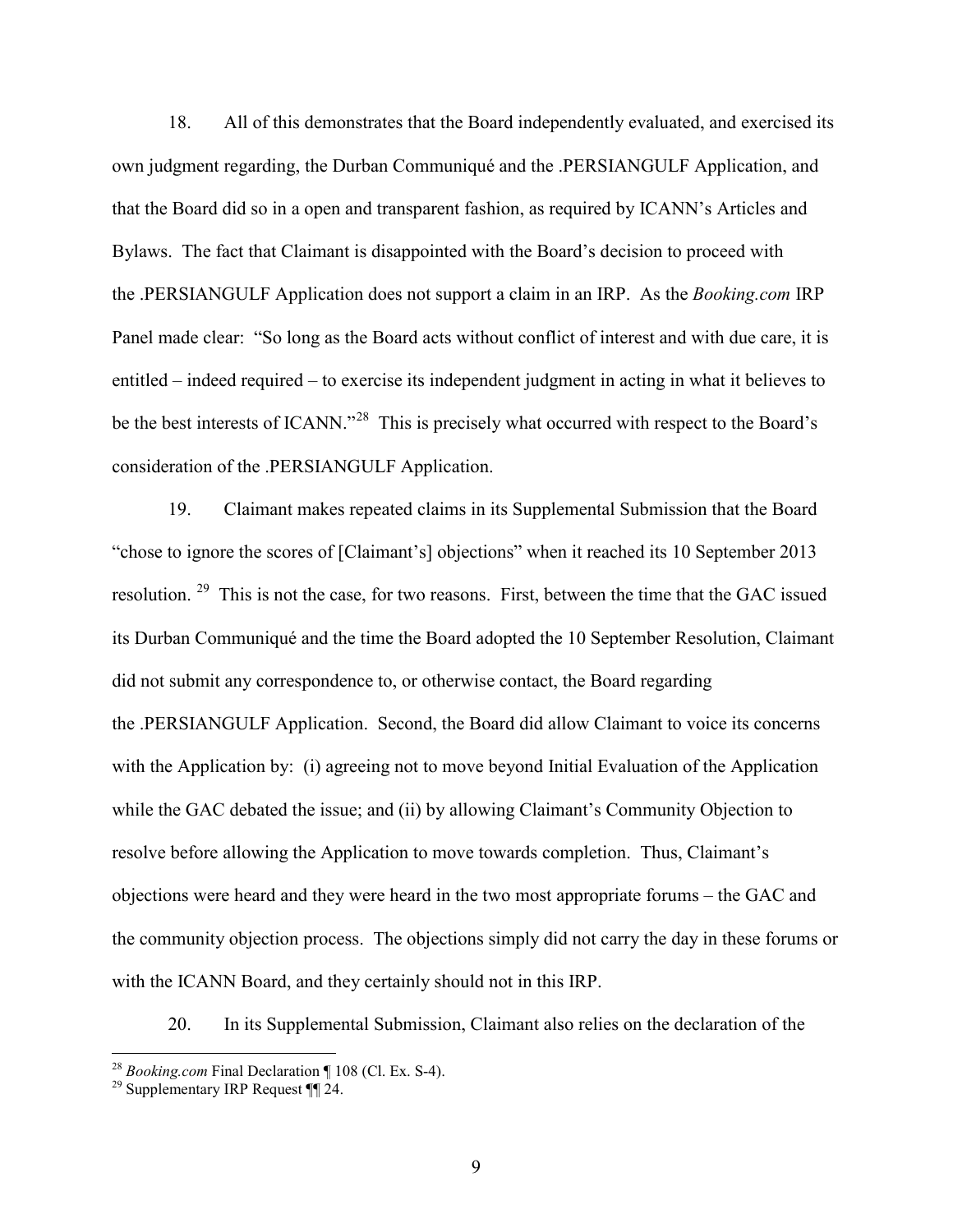Emergency Panelist to imply that in order for the Board to demonstrate that it has exercised its independent judgment, it must explicitly identify the Core Values listed in ICANN's Bylaws and explain how the Board balanced those Core Values. Yet it cannot be inferred that the Board failed to consider ICANN's Core Values simply because the Board did not explicitly state how it did so. As it did when it responded to the Durban Communiqué, ICANN's Board issues and publicly posts detailed rationales for the hundreds of resolutions it passes each year. It does not in every circumstance describe how exactly it has weighed each of the eleven Core Values, values which the Bylaws note are "deliberately expressed in very general terms," are not "narrowly prescriptive" and are "statements of principle rather than practice."<sup>30</sup> For this Panel to require the Board to have explicitly spelled out how the Core Values informed the Board's decision making would run counter to the Panel's obligation to respect the Board's "exercise [of] its independent judgment in acting in what it believes to be the best interests of ICANN."<sup>[31](#page-11-1)</sup>

21. Similarly, Claimant's Supplemental Submission invokes the IRP panel's declaration in the *DotConnectAfrica Trust v. ICANN* IRP ("*DCA* IRP").<sup>32</sup> The situation in the *DCA* IRP, however, is not analogous to this matter. In the *DCA* IRP, the GAC provided the Board with consensus advice that a particular application for .AFRICA should not proceed. As previously noted, the Guidebook provides that such consensus advice should create a "strong presumption" that an application should not proceed. Accordingly, ICANN's Board accepted the

<span id="page-11-1"></span><span id="page-11-0"></span><sup>&</sup>lt;sup>30</sup> Bylaws, Art. I, § 2 (Resp. Ex. R-1).<br><sup>31</sup> *Booking.com v. ICANN* Final Declaration ¶ 108 (Cl. Ex. S-4). In this respect, ICANN also notes the impropriety of Claimant's reliance on the "findings" of the Emergency Panelist. In fact, as the panelist himself noted, his declaration was made on the basis of a limited record and under time constraint. (Emergency Declaration ¶ 71). He also emphasized that he was not "engaging in an early determination of the merits." (*Id*.) As such, the standard he applied was not whether the ICANN Board had acted contrary to the Articles or Bylaws, but whether there was a "reasonable possibility" that Claimant would be able to demonstrate as much. (*Id*. at ¶ 70.) Finally, ICANN notes that four final declarations have been issued by panels in IRPs (following full briefing and argument). Those declarations seriously undercut much of the Emergency Panelist's analysis inasmuch as they confirm that IRP panels are not to substitute their judgment for the independent judgment of ICANN's Board.

<span id="page-11-2"></span><sup>&</sup>lt;sup>32</sup> Supplementary IRP Request ¶¶ 27-32.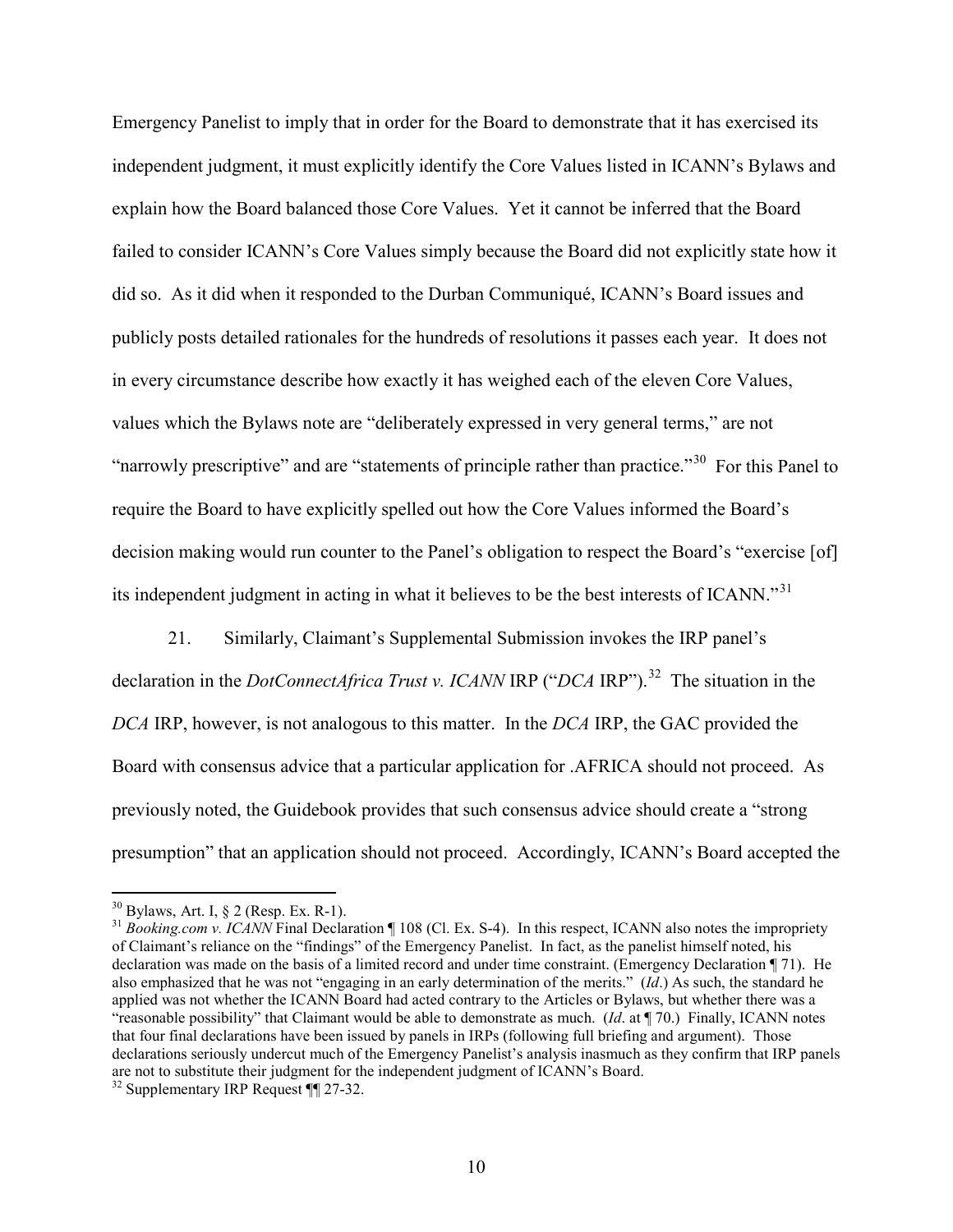GAC's advice and ceased processing the .AFRICA application. The GAC had not provided a rationale for its advice (as no such rationale is required by the terms of the Guidebook), and the *DCA* IRP Panel perceived the Board as not having investigated that rationale. Here, in contrast, the GAC advised that it did not object to the .PERSIANGULF Application proceeding. Moreover, after that advice was issued, the Board exercised its independent judgment in deciding to continue processing the .PERSIANGULF Application, as set forth above.

22. Finally, throughout its Supplemental Submission, Claimant repeatedly claims that the ICANN Board "approved" or "decided to grant" the .PERSIANGULF Application.<sup>[33](#page-12-0)</sup> This is not so. What the Board decided in its 10 September Resolution was to allow the ICANN staff to "continue to process the application in accordance with the established procedures in the [Guidebook]." Up to this point, the processing of the Application had essentially been stayed based on the GAC's advice in the Beijing Communiqué that the GAC needed more time to consider the Application, along with several other applications (specifically, the Board directed staff not to proceed beyond Initial Evaluation of the Application). But once the GAC advised the Board in the Durban Communiqué that its analysis was complete and that the GAC "did not object" to the Application proceeding, the Board decided to return the Application to the process that is set forth in the Guidebook. Thus, the Board did precisely what it was required to do pursuant to the Guidebook by waiting for the GAC's advice, considering and accepting that advice, and then directing staff to continue processing the Application. There were no other procedural or substantive steps required of the Board either in the Guidebook or in the Articles and Bylaws, except for directing ICANN staff to monitor Claimant's Community Objection against the Application, which was later denied.

<span id="page-12-0"></span> $33$  Supplementary IRP Request  $\P$ [121, 23, 24, 26.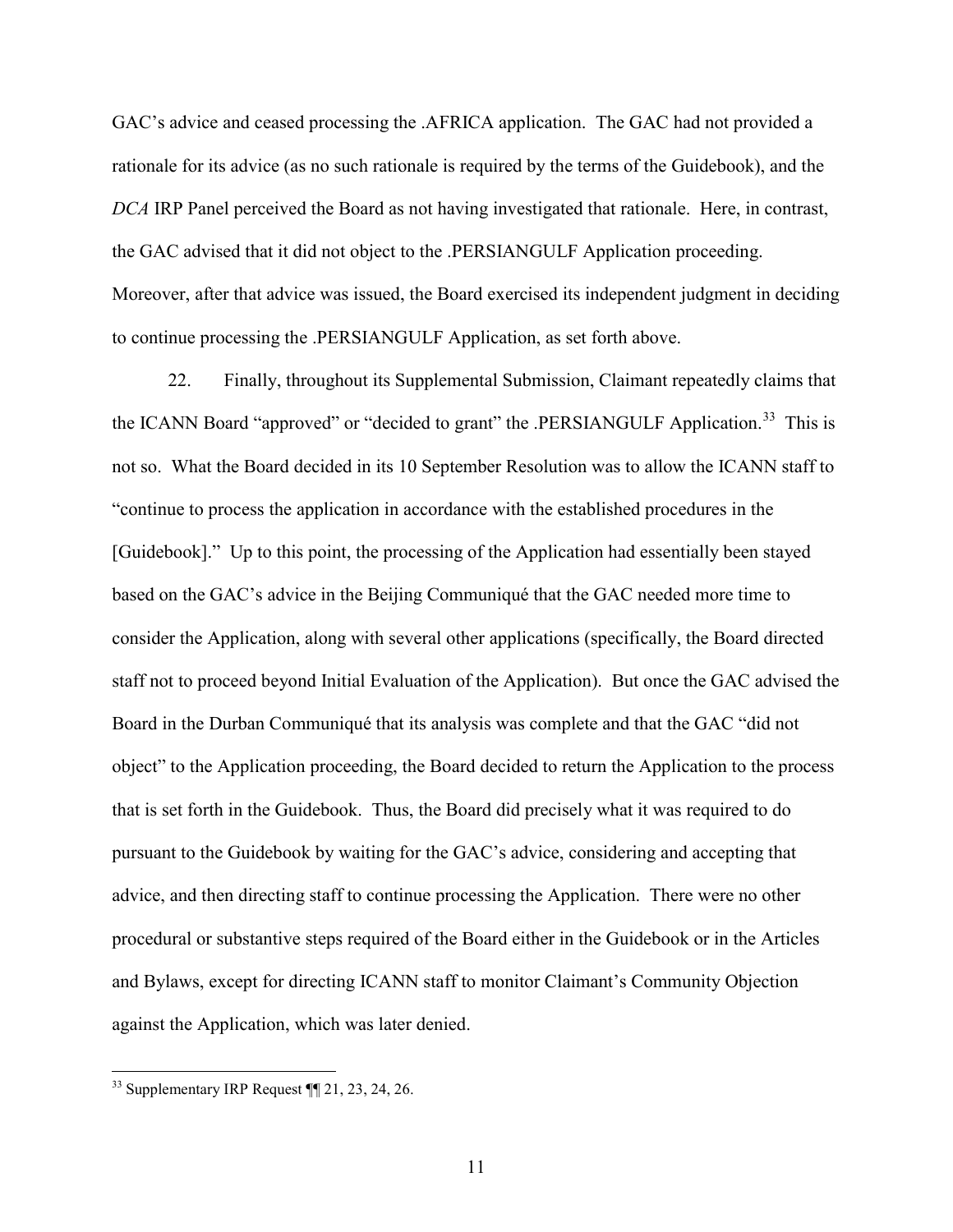#### **III. CLAIMANT HAS NOT BEEN NEGATIVELY AND "MATERIALLY AFFECTED" BY THE BOARD'S DECISION TO PROCEED WITH THE APPLICATION.**

23. An IRP is only available to those negatively and "materially affected" by an ICANN Board action or decision.<sup>[34](#page-13-0)</sup> Two experts (in two separate expert determinations)<sup>[35](#page-13-1)</sup> explicitly questioned whether Claimant could demonstrate a cognizable injury with respect to the .PERSIANGULF Application. Nevertheless, Claimant now argues that it has been "materially affected" because it has "suffered discrimination and been denied the right to a fair and impartial gTLD process."<sup>[36](#page-13-2)</sup> Claimant even goes so far to say, without any support or reticence, that ICANN has "align[ed] with Iran in the heated and hotly contested Gulf naming dispute."<sup>37</sup>

24. Although ICANN disputes that Claimant can have been "materially affected" by an alleged failure to be heard regarding the .PERSIANGULF Application, the record demonstrates that Claimant in fact took full advantage of the multiple avenues it was given to voice its concerns regarding the .PERSIANGULF Application. Claimant caused an "Early Warning" to be issued regarding the Application.<sup>38</sup> In the GAC, Claimant's member States raised their objections to the .PERSIANGULF Application (resulting in the GAC initially asking ICANN not to proceed beyond initial evaluation of the .PERSIANFULF Application while it considered those objections, before ultimately determining not to object to the Application).<sup>[39](#page-13-5)</sup>

<span id="page-13-1"></span><span id="page-13-0"></span> $34$  Bylaws, Art. IV, § 3.2 (Resp. Ex. R-1).<br><sup>35</sup> Independent Objector's Determination (it was "most debatable" whether the GCC could demonstrate "a likelihood of material detriment") (Resp. Ex. R-11); Determination on Community Objection ¶ 39-40 (Claimant's argument that "allowing the existence of such a sensitive string without the endorsement of the Arabian gulf community . . . will allow the applicant to interfere with the core activities of the community" did not "provide or constitute proof that the Application if granted w[ould] create a likelihood of material detriment to the community of the [GCC].") (Resp. Ex. R-12).

<span id="page-13-3"></span>

<span id="page-13-5"></span><span id="page-13-4"></span>

<span id="page-13-2"></span><sup>&</sup>lt;sup>36</sup> Supplementary IRP Request ¶ 49.<br><sup>37</sup> *Id*. ¶ 42.<br><sup>38</sup> GAC Early Warning Regarding the Application (Resp. Ex. R-10).<br><sup>39</sup> Annex 1 to NGPC Resolution 2013.06.04.NG01 at GAC Register #4 (Resp. Ex. R-15)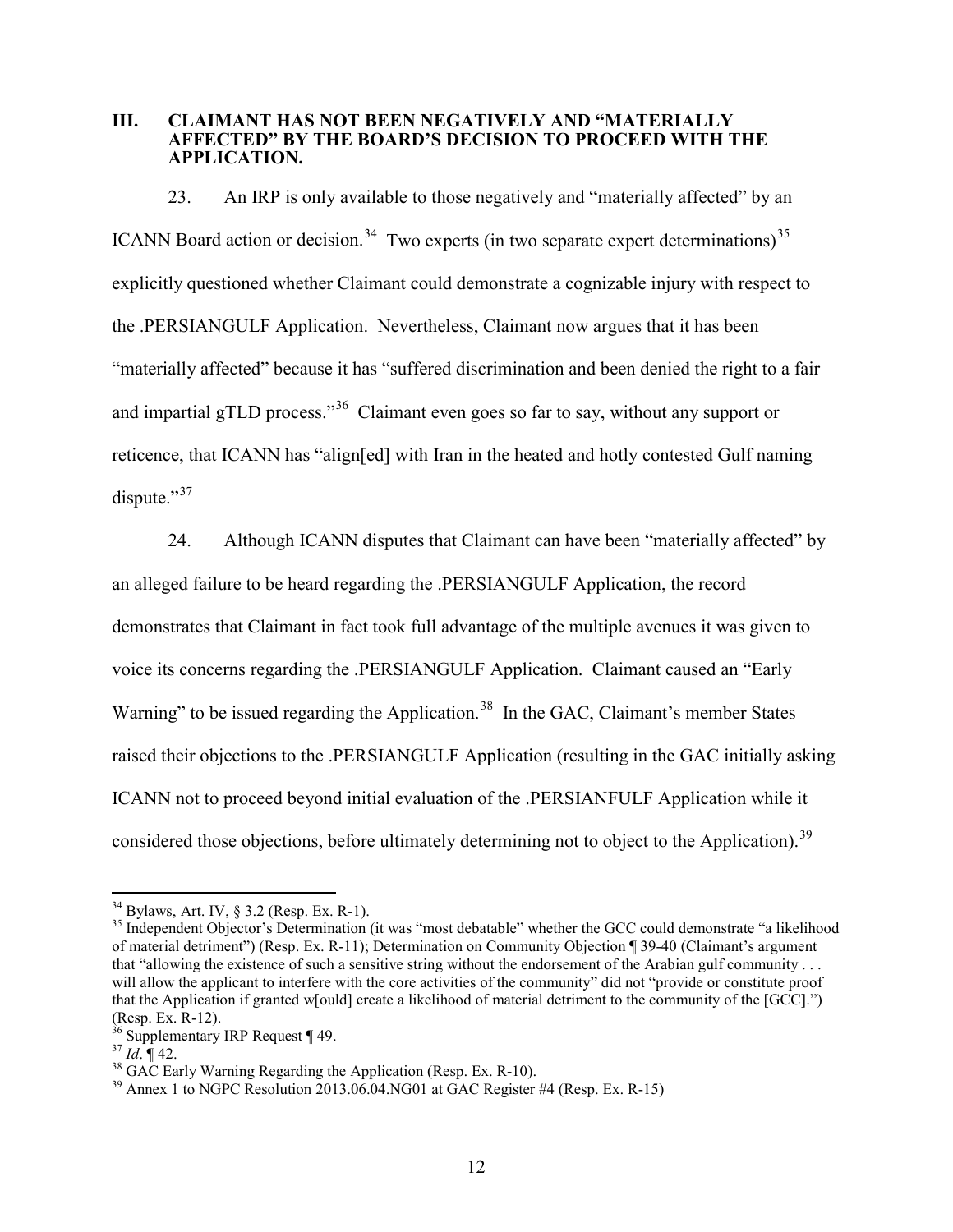Claimant also filed a complaint with ICANN's Independent Objector, as well as a formal Community Objection, both of which were carefully considered but overruled.<sup>[40](#page-14-0)</sup> The fact that Claimant was ultimately unsuccessful in blocking an application with which it disagreed does not demonstrate that Claimant "suffered discrimination" or did not participate in a "fair and impartial gTLD process." Claimant was afforded every opportunity to invoke the objection procedures in the Guidebook and the accountability mechanisms set forth in the Bylaws, including this IRP. Claimant was treated fairly and impartially through the ICANN processes and mechanisms in place. What Claimant seems to be requesting is extra deference from the ICANN Board because Claimant represents governments and those governments have deeplyheld beliefs regarding the Application. Claimant's members, however, failed to convince other governmental members of the GAC to agree with their views. That failure is evidence not of discrimination, but of a fair and impartial process.

25. There is no question that Claimant would prefer that the .PERSIANGULF gTLD not be delegated. Presumably, there are many individuals and organizations that would prefer certain gTLDs not be delegated or operated. This is clear in the many objections Claimant's members have lodged as to other gTLD applications, such as .GAY, .BABY and .POKER.<sup>[41](#page-14-1)</sup> But this does not mean that any party that does not like a certain gTLD may file an IRP based on the mere displeasure with the existence of that gTLD. More specifically, Claimant's ambiguous claims that a .PERSIANGULF gTLD "will promote Iranian beliefs . . . and falsely create the

<span id="page-14-0"></span><sup>&</sup>lt;sup>40</sup> Expert Determination in ICC Case No. EXP/423/ICANN/40 (Resp. Ex. R-12); Independent Objector's Comments Regarding the Application (Resp. Ex. R-11).

<span id="page-14-1"></span><sup>&</sup>lt;sup>41</sup> See https://gtldcomment.icann.org/comments-feedback/applicationcomment/commentdetails/6192 (objecting to .GAY); https://gtldcomment.icann.org/comments-feedback/applicationcomment/commentdetails/6050 (objection to .BABY); https://gtldcomment.icann.org/comments-feedback/applicationcomment/commentdetails/6113 (objecting to .POKER).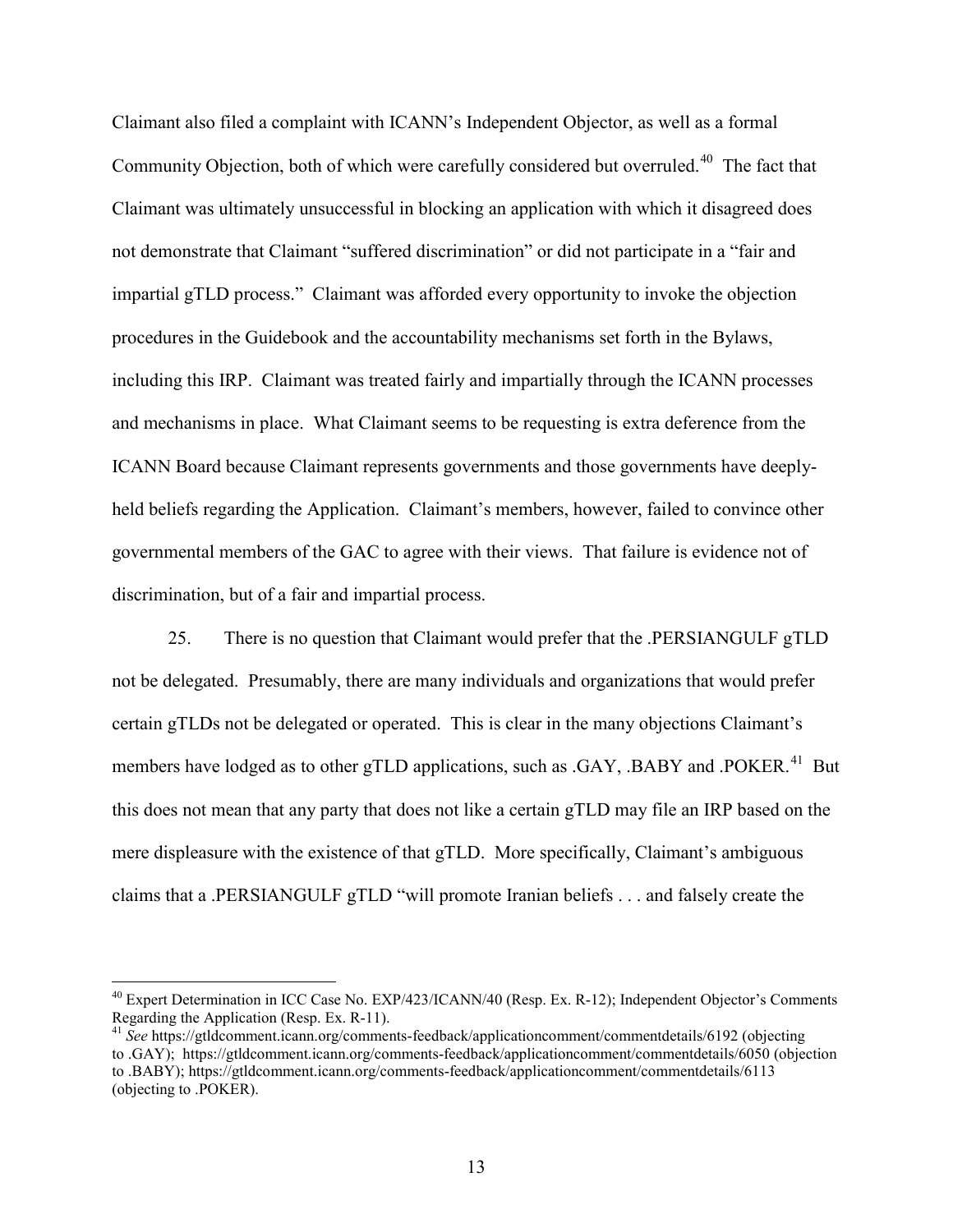perception that the Arab nations that reside in the Gulf accept the disputed name<sup>"[42](#page-15-0)</sup> does not demonstrate a cognizable harm that supports an IRP. As the expert who overruled Claimant's Community Objection noted – if it wishes, Claimant can apply to operate a .ARABIANGULF gTLD in future application rounds.  $43$ 

#### **IV. CLAIMANT'S IRP REQUEST IS TIME-BARRED.**

26. As discussed in ICANN's Response to Claimant's IRP Request, Claimant has not presented evidence demonstrating that the thirty-day deadline to file its IRP Request was extended by ICANN's informal discussions with Claimant about the Application. That deadline can be extended only by the commencement of the Cooperative Engagement Process ("CEP"), a formal ICANN conciliation process.<sup>[44](#page-15-2)</sup> In fact, Claimant's argument that ICANN is not entitled to its costs if ICANN prevails in this IRP because Claimant initiated conciliation talks after the IRP filing, rather than a CEP before the filing, clearly demonstrates that Claimant did not initiate a CEP extending the time to file an IRP request. Nor is there evidence of any other agreement purporting to extend that deadline. Claimant's declarant, Abdulrahman Al Marzouqi (who represents the United Arab Emirates ("UAE") on the GAC and in the UAE's dealings with ICANN) does not claim that he sought an extension of time to file an IRP Request or that ICANN representatives told him that the deadline to file an IRP Request was extended, much less a written agreement extending the deadline.

27. Claimant's deadline to commence a CEP or file an IRP expired on 30 October 2013, thirty-days after ICANN publicly posted the minutes and Board briefing materials from the 10 September 2013 ICANN Board meeting.

<span id="page-15-1"></span><span id="page-15-0"></span><sup>&</sup>lt;sup>42</sup> Emergency Request ¶ 25.<br><sup>43</sup> Expert Determination in ICC Case No. EXP/423/ICANN/40 ¶ 42 Resp. Ex. R-12).<br><sup>44</sup> Bylaws, Art. IV, §§ 3.14, 3.15 (Resp. Ex. R-1).

<span id="page-15-2"></span>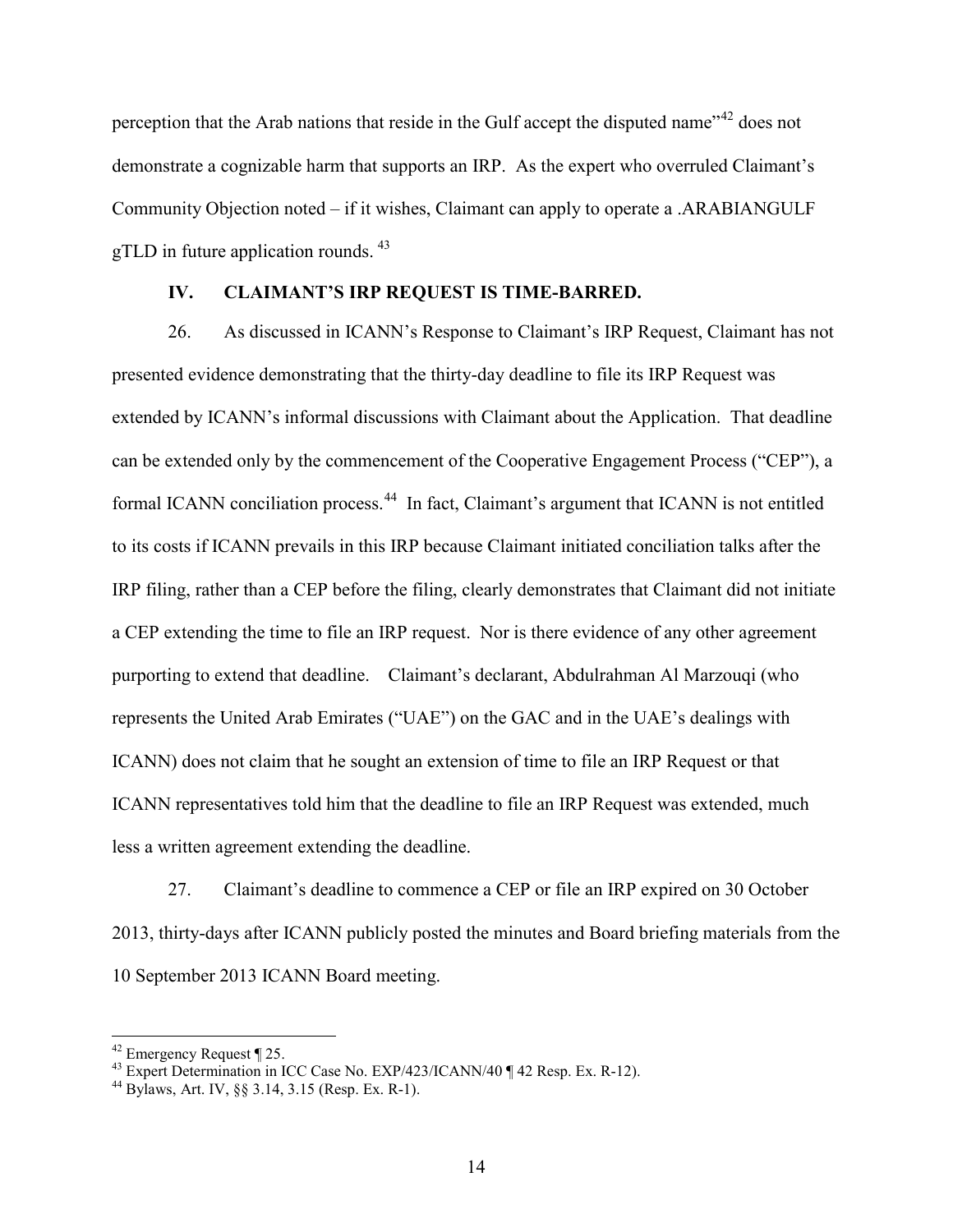28. As it has previously explained, ICANN's assertion that Claimant's IRP Request is time-barred arises out of its duty to treat all IRP claimants in a manner consistent with ICANN's documented procedures. Claimant failed to follow those procedures and, for this reason, its claims should not be allowed to proceed.

29. Finally, Claimant argues that ICANN somehow waived the right to argue that Claimant's IRP Request was time-barred because the Board allegedly adopted the Emergency Panelist's interim declaration. This is not supportable. First, the Board did not "adopt" the Emergency Panelist's interim declaration. Instead, ICANN simply chose to halt the processing of the Application following the Emergency Panelist's interim declaration. Second, ICANN's abidance with an interim declaration does not mean that ICANN, or the Board, endorses or adopts such a declaration. Finally, the Emergency Panelist himself emphasized that he was not "engaging in an early determination of the merits" but rather, as GCC had urged he do, basing his declaration on a less rigorous standard of proof. $45$ 

# **V. ICANN IS ENTITLED TO ITS COSTS IF IT PREVAILS IN THIS IRP.**

30. Claimant devotes a substantial portion of its Supplemental Submission to arguing that ICANN is not entitled to costs even if ICANN is declared the prevailing party in this IRP. ICANN's Bylaws, pursuant to which IRPs were established, provide that "if the party requesting the independent review does not participate in good faith in the cooperative engagement and the conciliation processes, if applicable, and ICANN is the prevailing party in the request for independent review, the IRP Panel must award to ICANN all reasonable fees and costs incurred by ICANN in the proceeding, including legal fees."<sup>[46](#page-16-1)</sup>

31. As an initial matter, Claimant's concern with this issue constitutes a concession

<span id="page-16-1"></span><span id="page-16-0"></span><sup>&</sup>lt;sup>45</sup> Emergency Declaration ¶ 71.<br><sup>46</sup> Bylaws, Art. IV, § 3.16 (Resp Ex. R-1).